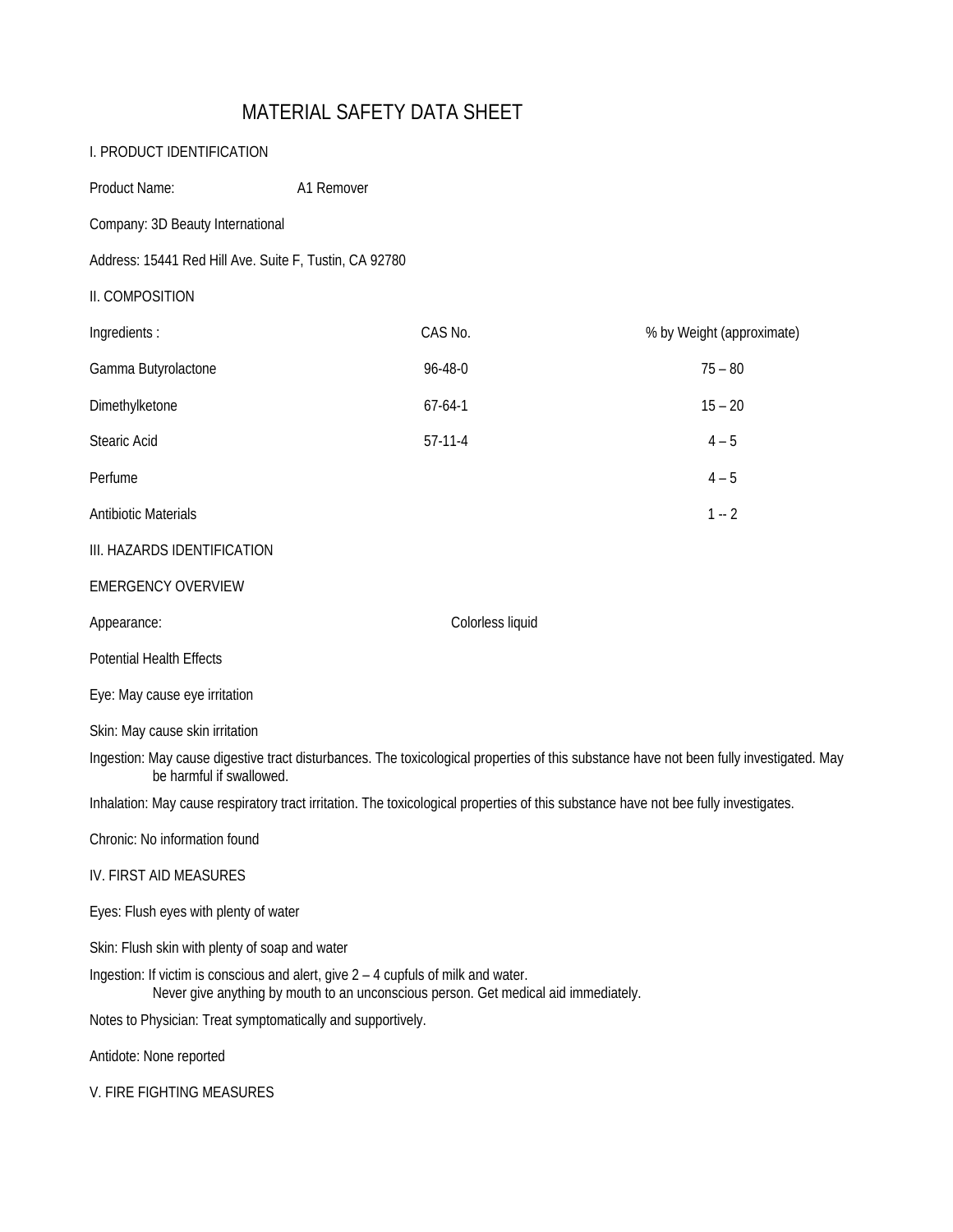## General Information:

As in any fire, wear a self-contained breathing apparatus in pressure demand, MSHA/NIOSH (approved or equivalent), and full protective gear. During a fire, irritating and highly toxic gases may be generated by thermal decomposition or combustion.

# Extinguishing Media:

In case of fire, use water, dry chemical, chemical foam or alcohol-resistant foam.

# Flash Point:

85 deg C (208.40 deg F)

# VI. ACCIDENTAL RELEASE MEASURES

General Information: Use proper personal protective equipment as indicated in Section VIII

# Spills/Leaks:

Absorb spill with inert material (e.g. vermiculite, sand or earth), then place in suitable container. Clean up spills immediately, observing precautions in the Protective Equipment section. Provide ventilation.

#### VII. HANDLING AND STORAGE

#### Handling:

Keep away from heat, sparks and flame.

Wash thoroughly after handling. Remove contaminated clothing and wash before reuse. Use with adequate ventilation.

# Storage:

Keep container closed when not in use. Store in a cool, dry well-ventilated area away from incompatible substances. Keep containers tightly closed.

# VIII. PHYSICAL AND CHEMICAL PROPERTIES

| <b>Physical State</b>    | Liquid          |
|--------------------------|-----------------|
| Color                    | Colorless       |
| рH                       | Not available   |
| Viscosity                | Not available   |
| <b>Boiling Point</b>     | 90 deg C        |
| Solubility in water      | Miscible        |
| Specific Gravity/Density | $1.02$ g/cm $3$ |

# IX. STABILITY AND REACTIVITY

Chemical Stability: Stable under normal temperatures and pressures. Conditions to Avoid: Incompatible materials, strong oxidarits. Incompatibilities with Other Materials: Strong oxidizing agents – strong acids – strong bases – strong reducing agents. Hazardous Decomposition Products: Carbon monoxide, Irritating and toxic fumes and gases, carbon dioxide. Hazardous Polymerization: Has not been reported